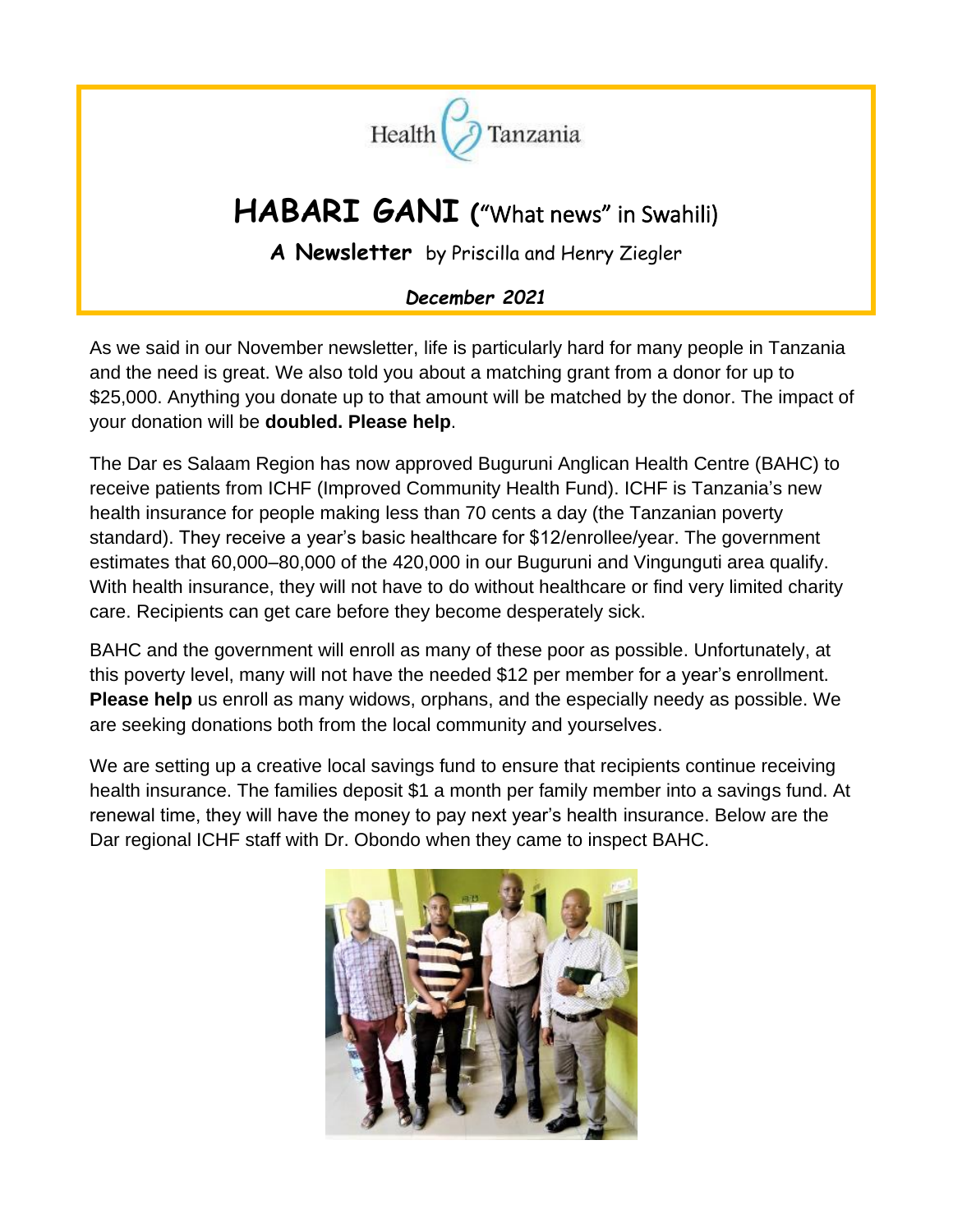#### **Patient Care**



The mother above is part of the health center's AIDS program. She did her prenatal care and delivered the baby at BAHC. She came to thank Mr. Barua who is the BAHC director. While Mr. Barua did not deliver this baby, he is a skilled nurse-midwife who, when time permits, delivers babies himself.



The child above is the one who came with a bowel obstruction and was sent to the national hospital immediately for a colostomy. He was discharged with the open colostomy and no bags. Dr. Obondo, our lead doctor, and Mr. Charles Nkwabi, the head of TAVCO, a nonprofit partner, paid for the colotomy bags themselves since the family could not afford them. There are only adult colostomy bags in Dar es Salaam – no pediatric sizes.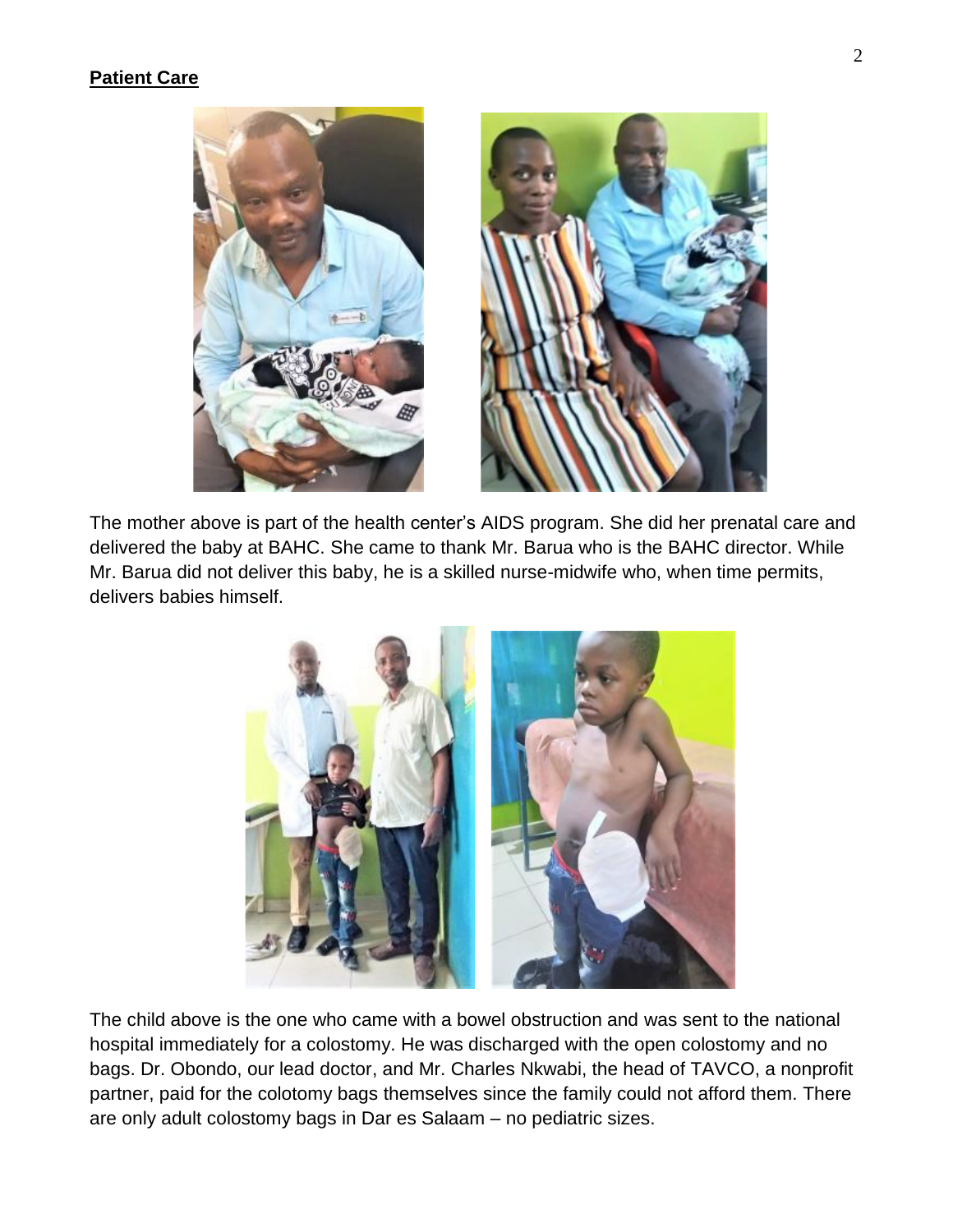

Above is a diabetic older man with a foot ulcer. Two BAHC nurses are with him. Unable to pay for daily wound care, he was treated as charity care. On the right is a 6-month-old with a bacterial skin infection.

The staff continues to find creative ways to help the needy in Tanzania. The pictures below show a community eye screening and treatment program that BAHC is doing with Medewell, a Muslim health center that provided the eye surgeon. Below are pictures of those receiving cataract surgery and now being able to see from the treated eye. They were operated in the health center's surgical theatre and recuperated in the women's surgical ward. Pictures below show patients before the operation, recuperating, and by the ambulance waiting to return them home.

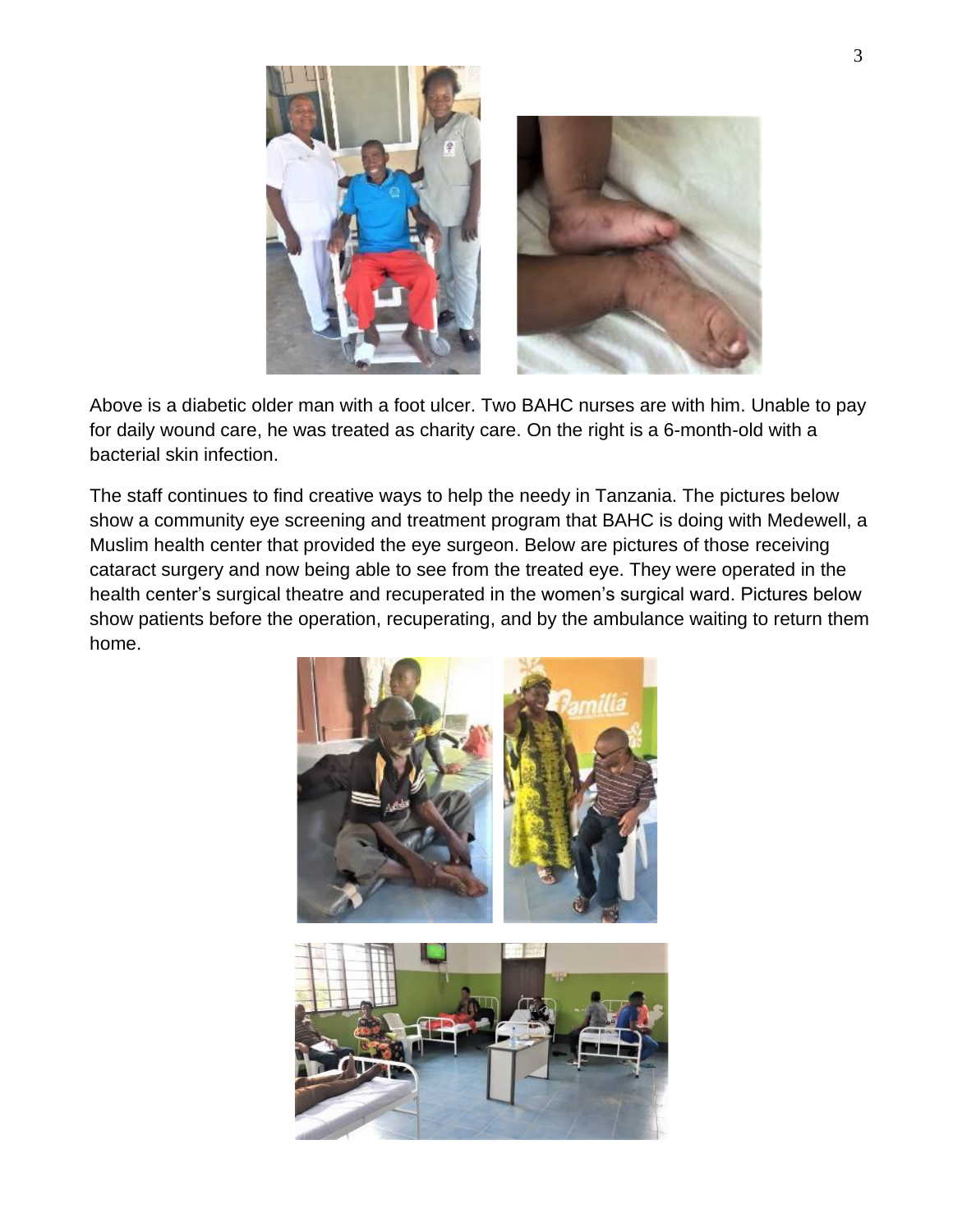

### **Trips to Tanzania**

Because of the pandemic in Tanzania, none of the Health Tanzania Foundation team went to Tanzania these past two years. Therefore, the content of this newsletter is based on information obtained from the team in Tanzania, either by email or telephone calls. All the photos were taken by team members and sent to us. We thank Dr. Maxwell, Dr. Chilowaka, Dr. Obondo, Mr. Barua, Ms. Faidha Rashid, Mr. David Habibu, and Rev. Pearson Nhayo for their help.

#### **Need for Volunteers**

We are constantly looking for volunteers both short and long term to help in the United States and in Tanzania. There is always a role. If you or someone you know may be interested, have them call, text, or email Henry to talk about possibilities at hdziegler@yahoo.com or 703-887-1574.

#### **Donations**

As we announced in previous newsletters, the Health Tanzania Foundation, our nonprofit foundation, has a tax-free status as a public charity: a 501(c)(3). Please look us up at [www.healthtanzania.org.](http://www.healthtanzania.org/) In addition to finding out more about our programs, you can donate through PayPal at the website. You can designate what the donation is for and this will be honored. We are also on Amazon Smile which means that 0.5% of any purchase will go to Health Tanzania. Just register on Amazon Smile and designate that the money earned is given to our nonprofit.

In addition to making PayPal donations at our website, you can send donations to Health Tanzania Foundation, 1300 Crystal Drive, Apt. 605, Arlington, Virginia 22202 (our home address and the address for the foundation). Make any checks out to "Health Tanzania Foundation" and a receipt will be mailed to you. All donations are tax-deductible.

We know that we are always asking for funds but so little can do so much in Tanzania. With the Tanzanian shilling continuing to decrease in value when compared to the dollar, a little goes a long way; and **with the match, it will be doubled**. We have donated our own money to help the needy school children and to contribute toward the match. Please join us.